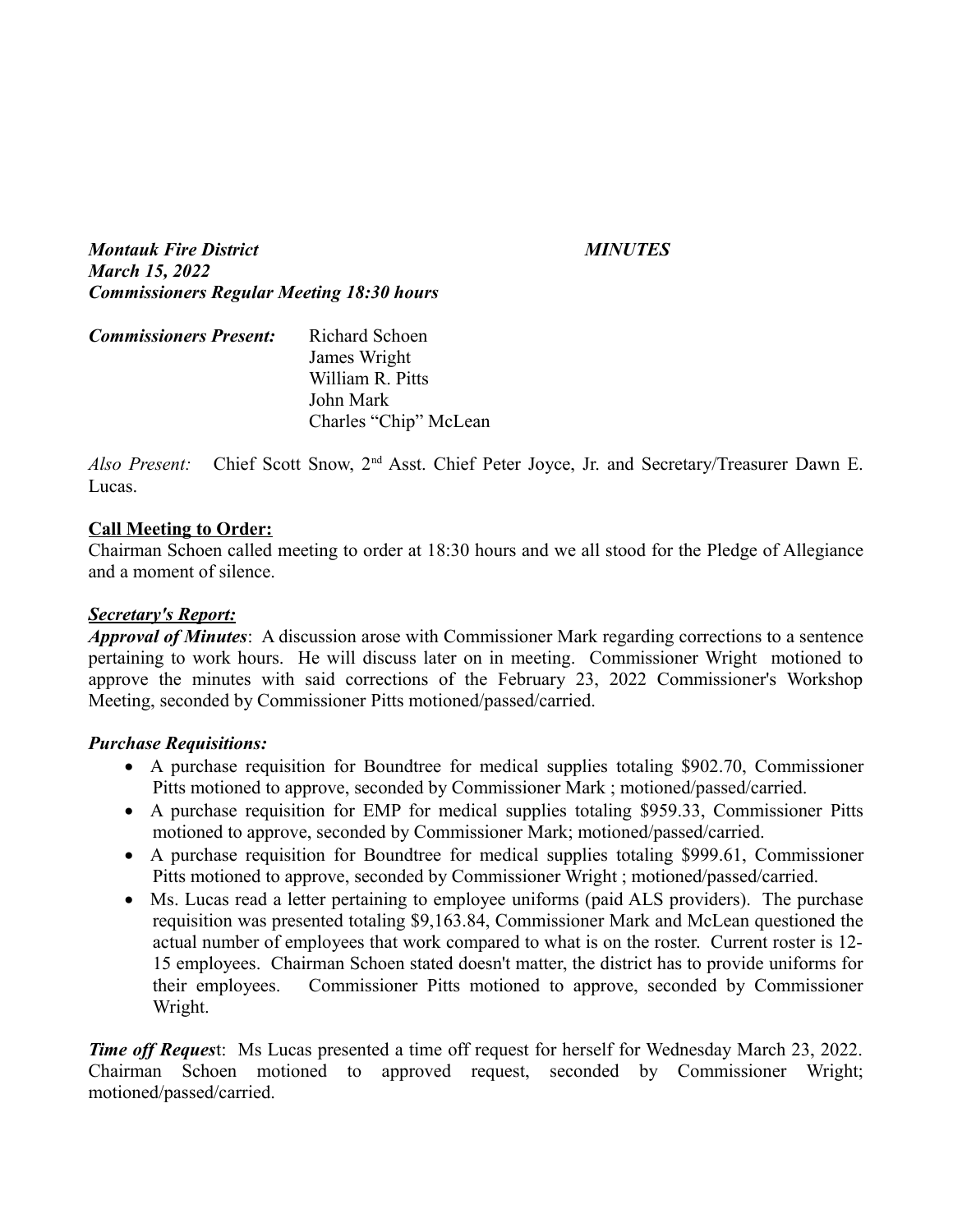### *Building Use Request:*

- Boy Scout Troop 136 is requesting use of the Meeting Room for their Prime Rib Dinner November 11th and  $12<sup>th</sup>$  of 2022. No check presented because the Department sponsors them. Commissioner Pitts motioned to approve, seconded by Commissioner Wright; motioned/passed/carried.
- Red Knights Motorcycle Club is requesting use of the Meeting Room on May 3, 2022. for their annual meeting to discuss raising funds for the fireman's burn center at Stony Brook Hospital. A check was submitted with building use form. Commissioner Wright motioned to approve and give check back, seconded by Commissioner Mark; motioned/passed/carried.

*Treasurers Report:* Commissioner Mark reviewed the reports for October, November and December of 2021 and signed off on them. Chairman Schoen motioned to accept Treasurer's report, seconded by Commissioner Wright; motioned/passed/carried.

 *Audit of Bills:* Ms. Lucas presented the invoices for payment totaling: \$141,509.72. Commissioner Mark questioned the bill from Napa for oil filter, air filter and oil. He asked if their was a vehicle that the oil gets changed here. Commissioner Wright asked Ms. Lucas to get clarification and report back. Commissioner McLean noted the bill for the credit card was well documented. He also wanted to know who has a credit card for the district. Ms. Lucas stated there is only one card and she has it. He mentioned we should update the card since the person on it is no longer a board member. Ms Lucas will call and ask for an updated card to be sent. Commissioner McLean motioned to approve the invoices totaling \$141,509.72 seconded by Commissioner Wright; motioned/passed/carried.

#### *Committee Reports:*

### *Apparatus and Equipment:*

- 9-3-18- has been repaired from back up incident.
- 9-3-2- the rope and winch is on.
- Inspections, Commissioner Pitts spoke with John about and they are not up til end of month. He is aware and will get them done.
- 9-3-81- will go up for repair on Monday with new decals and they will correct roof number. We should have that back Thursday morning or afternoon.
- 9-3-16- right front side has scratch and it wasn't in the book. Commissioner Pitts reminded Chief if an accident occurs, document in the book.
- New Chief's vehicle being registered on Thursday as per Ms Lucas and the plates will be sent to us.
- Commissioner Pitts sent out for 3 requests for graphics and equipment for the new chief's vehicle and only received one back from John at Fully Involved. He will outfit the vehicle like the others and build a custom box for the back. John's quote came in \$1,346 higher than Sagamore's from 2 years ago. Commissioner Pitts motioned to go ahead with John from Fully Involved, seconded by Commissioner Wright; motioned, Commissioner Mark and McLean opposed/passed/carried.
- Chief Snow mentioned that 9-3-1 has a SCBA bracket broken in the jump seat and needs addressing. Also need one radio charger moved from the front to the back.
- 9-3-14- New lights are still in locker. As per Commissioner Pitts, Tim was suppose to get a hold of John to discuss. Tim did say at one point that we may need transformers for the lights. Commissioner Wright will reach out to Tim and explain.

#### *Buildings & Grounds:*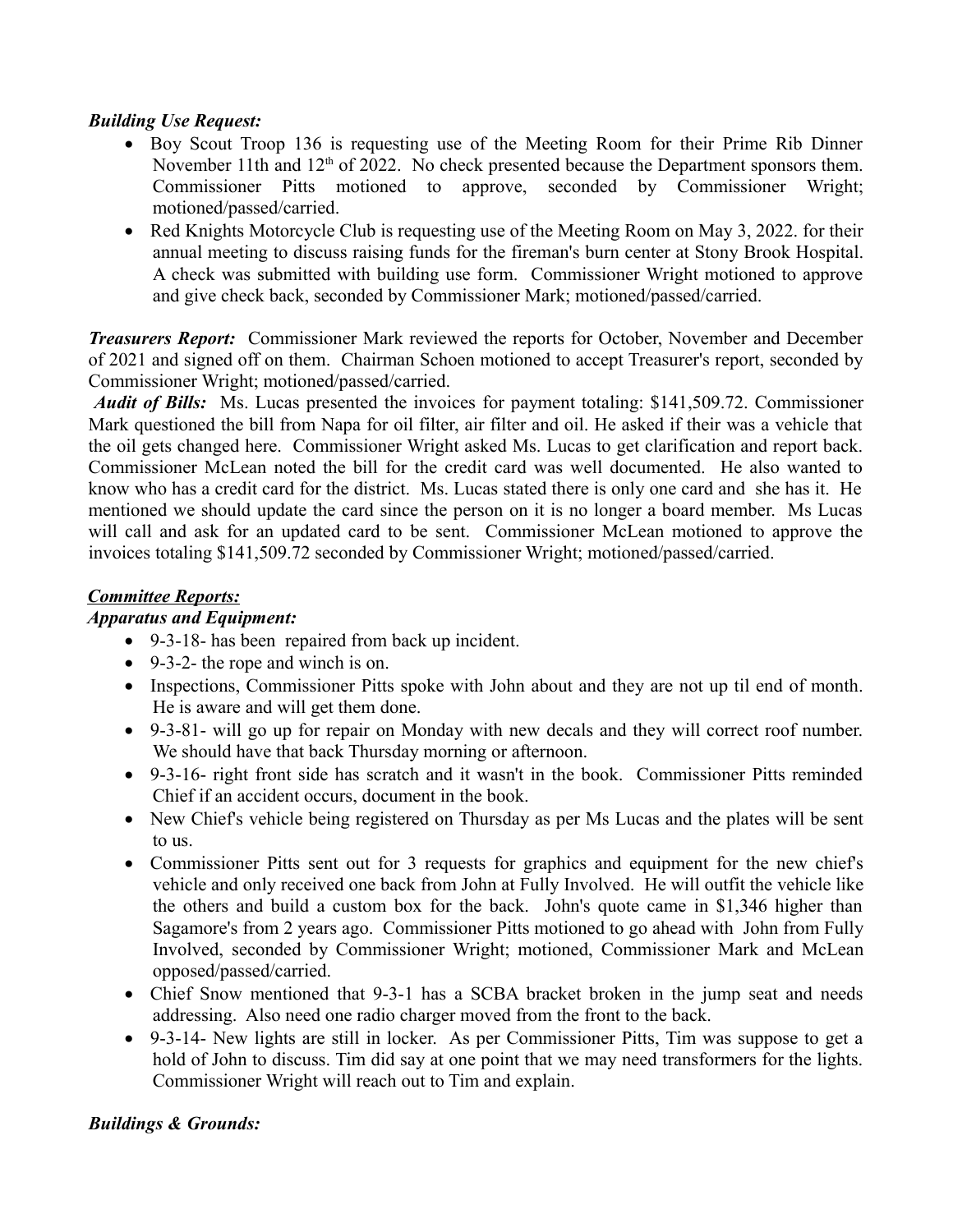- Commissioner Wright discussed proposals for lighting from PSEG and REVCO. The initial cost is about \$18,000 but then we would get a rebate of about \$12,000. REVCO only provided cost for equipment. We also reached out to two other electricians and no response. Commissioner Wright was curious if we can move forward on this because we did not go through the bidding process. Chairman Schoen will reach out to our attorney to check on that. Commissioner McLean asked about Tanzi's involvement in all of this. Chairman Schoen explained the state requires any public works project over \$5,000.00 to have a professional engineer/architect overseeing it and Tanzi is ours. Tanzi has given us a proposal to do the lights, which is a lot more than the numbers already given. We can ask him to look at it and pay him by the hour. Commissioner Wright motions to approve this project as long as Tanzi agrees and provided we do not have to put it out to bid, seconded by Commissioner Pitts; motioned/passed/carried.
- Commissioner Wright also received proposals for 3 doors, 2 on the back garage and one by Ms. Lucas's back door. They will replace 2 doors with brand new ones and the other one will be repaired. Commissioner Wright motioned to accept all 3 door proposals together totaling \$3,695.17, seconded by Commissioner Pitts; motioned/passed/carried.
- Floors need to be redone in the meeting room and the custodians need 3-4 days to complete that, they were thinking the  $24<sup>th</sup>$ ,  $25<sup>th</sup>$ ,  $26<sup>th</sup>$ . Chairman Schoen stated since the firehouse gets a lot of use for the St. Patrick's Day parade we might want to reschedule for after. Commissioner Wright said that is fine it is not a rush.
- Commissioner Wright handed out a letter from Walter and would like all Commissioners to read and digest it so we can discuss at next meeting.
- *House Report* was reviewed.

## *Budget and Capital Reserves:*

• No report

# *Insurance:*

- Nothing new to report, the O'Reilly incident is still processing.
- Chairman Schoen suggested Commissioner McLean seek out other bids for our insurance policies. It doesn't hurt, even if nothing comes from it. It would entail contacting the other districts, Amaganset, East Hampton. Springs, Sag Harbor and then contacting those companies. Commissioner McLean inquired what insurance policies are we talking about, Chairman Schoen said all of them. Commissioner McLean requested all the policies be provided to him and if not we can get them from Ecker's office.

## *Communications:*

• Gator site is progressing.

# *Paid Personal:*.

- Walter letter that was stated earlier, read it, digest it and discuss at next meeting.
- Commissioner Mark inquired about an incident with one of our paid employees in East Hampton Village off duty but on social media. Chairman Schoen asked if Commissioner Mark has first hand knowledge of the incident, his response, NO just what is on social media. He is concerned about the image it puts on district. Chairman Schoen stated social media is not fact, it's just that, social media. Unless Commissioner Mark has facts to present, he does not want to talk about social media. It has no place at his table. Commissioner Wright explained the incident. Commissioner Mark brought up that the Montauk Fire Department and District's image has been tainted from this, do we want to discuss? He actually chose not to discuss any further. Chief Joyce stated everyone has their opinion but people just want the reassurance the Commissioners do their due diligence to investigate the situation and at least document the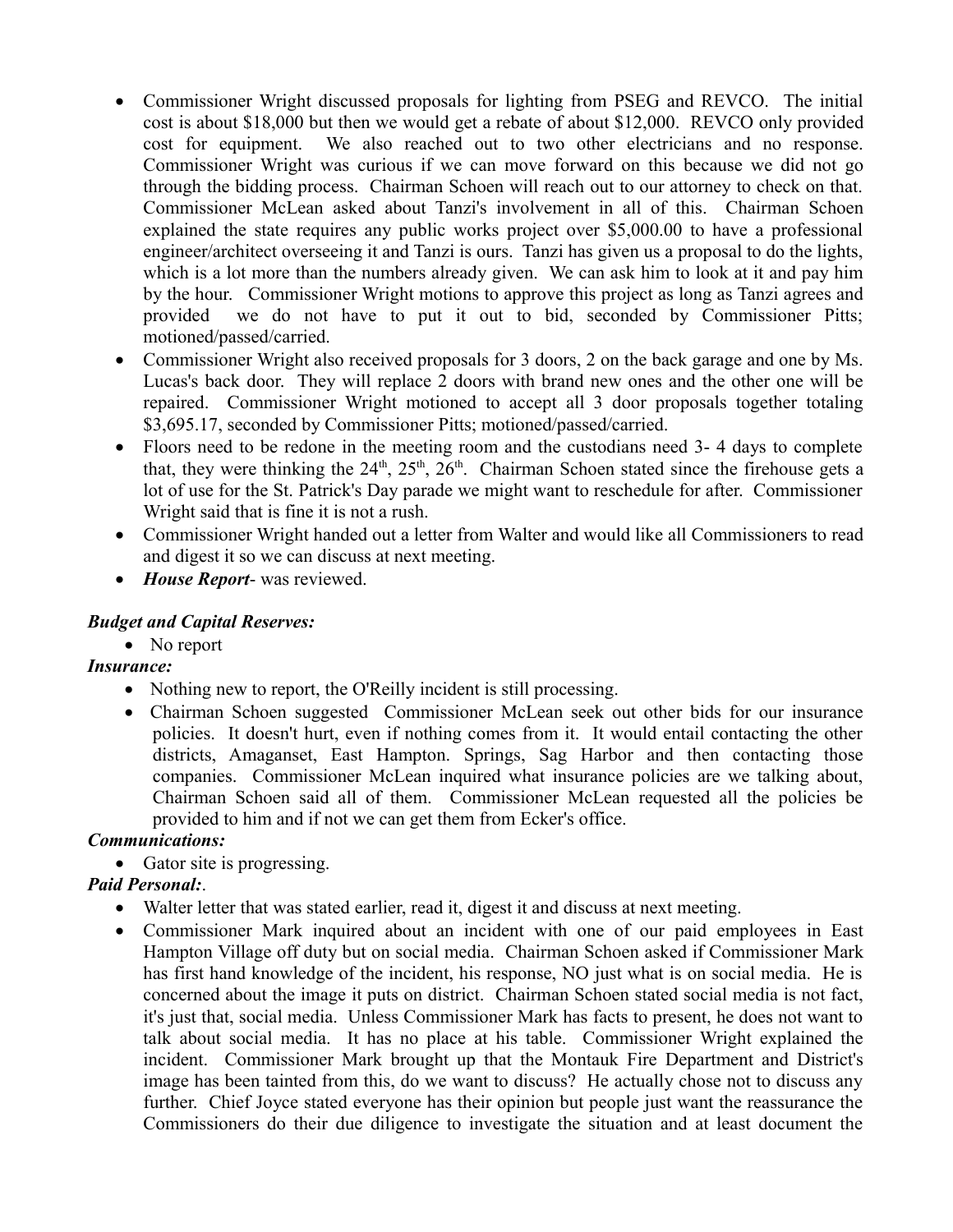incident. Chairman Schoen stated the police were notified, investigated each individual and asked the employee if they wanted to press charges, which speaks volumes and chose not to press charges, the police also asked the women to withdraw everything that was posted on Facebook. For this board to reprimand someone for something that was done on their time is wrong. This person did nothing wrong.

## *Department Personal:*

• No report

*Law:*

- The state senate has passed their part of the bill for paid ambulance service and now is on it's way to the house. It looks like there is a good chance the house will pass it and then it goes to the Governor's desk. The bill allows fire districts to charge for ambulance service. The approved costs would be \$900 for BLS calls and \$1350 for ALS calls, all billed through 3<sup>rd</sup> Party billing and the patient's insurance. This is something that can be discussed further down the road.
- Additional FOIL requests that have been submitted to our attorney and will be handled with every legal requirement and speediness as we normally do.
- 9-3-9- need to figure out a minimum bid. Commissioner McLean thought John from Fully Involved was going to give us an offer. Commissioner Pitts stated he was going to help with the value of the truck. Chief Joyce stated the cab and chassis should have a blue book value and then you can take the cost to upgrade and modernize and decide from there. Chairman Schoen said anyone at the table can go and find an evaluation of this truck. Commissioner McLean asked if it has to be by bid. Chairman Schoen said NO. If someone offers an amount to our liking, we can accept. We just have to do our due diligence to obtain the most we can for the vehicle. Ex-Chief Peter Joyce stated there are 2 auction sites that sell fire vehicles, trucks, etc., Auction International located in Buffalo and AAR Auctions. Commissioner Pitts will look into them.
- Chairman Schoen also mentioned our drug protocol was submitted to our medical director and doesn't know who but someone contacted him and expressed the desire that the plan be changed. Commissioner Schoen is not sure why but this person interfered with district business. The board made a decision and approved the final protocol and submitted to the medical director to find out he was not signing because of several people contacting him over it. Chairman Schoen spoke with him, he signed and forwarded on to the others that need to sign. He doesn't understand why it was done, it serves no purpose and they were cowards. We are here to serve the public.

# *Old Business:*

# *ALS Work Hours:*

• Chairman Schoen mentioned all Commissioner's should have a copy of the ALS handbook and under Employment Policies, work shifts will be limited to 24 hours, there must be a minimum of 6 hours off between shifts. Even though we put no restrictions on outside employment or hours worked, the District reserves the right to implement policy changes if job performance or patient care is affected by outside work. Chairman Schoen did speak with our attorney and found we can not question what someone is doing when not working here. But we could change the policy and require then to be physically fit and able to do their shifts. Ms. Lucas is working on getting the hours allowed to work. She is contacting Suffolk County Civil Service. Commissioner Mark would like legal clarification of what they can work. Commissioner McLean was curious about the pay rates for our paid staff, Ms Lucas stated she can have that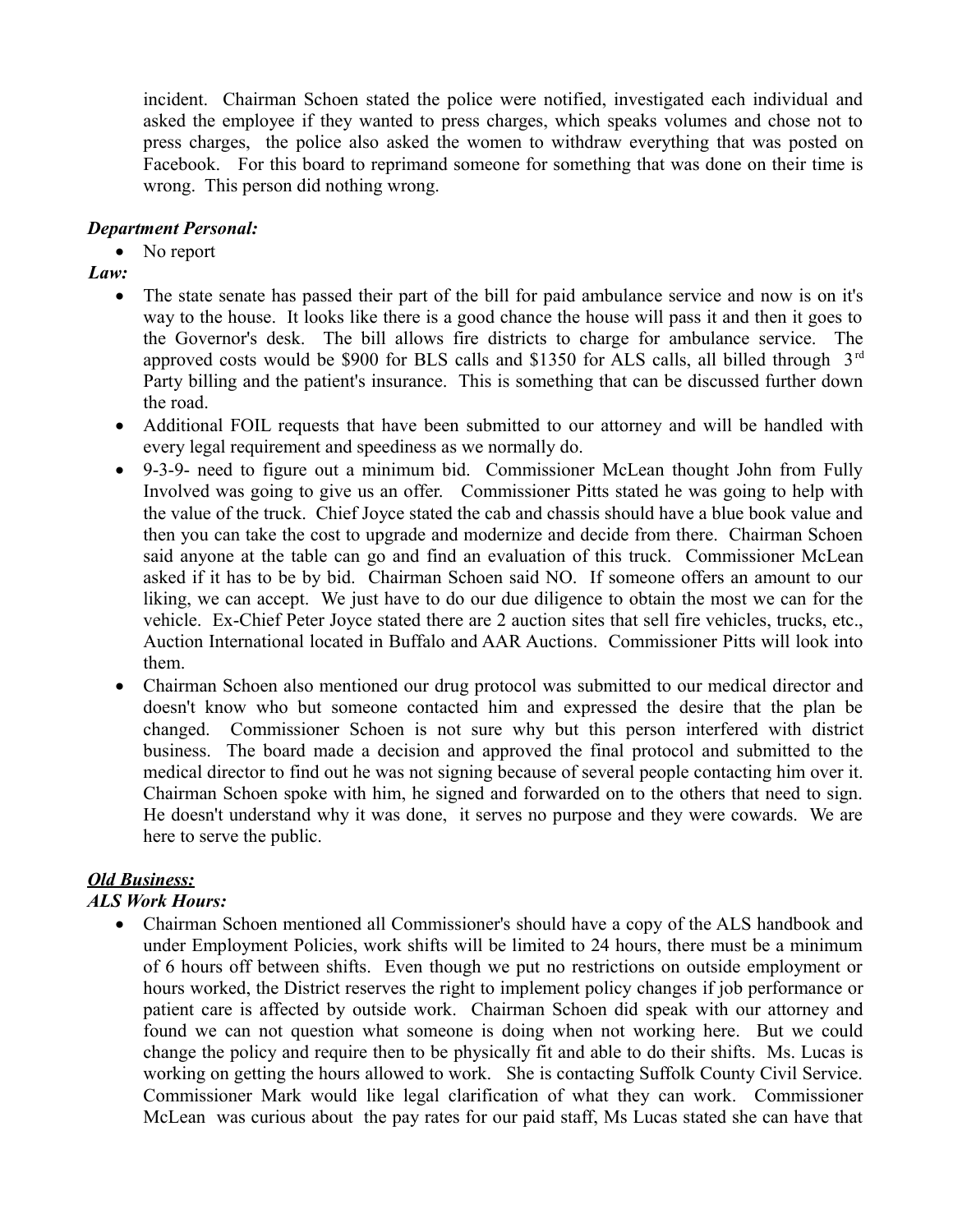available for them.

## *Defensive Driving:*

 Chairman Schoen has not heard back from Tina Giles, he sent her an email and stated the last two Saturdays in April would work.

*9-3-9:* mentioned previously in the meeting

## *Finger Reader:*

 Commissioner Mark wanted to know the finger reader status. Ms. Lucas is working on it with SCM. Chairman Schoen said we are doing this as expedient as possible.

# *New Business:*

- LOSAP- Ms. Lucas presented the points which were posted for 30 days, taken down on the  $14<sup>th</sup>$ and now need to be certified with the Chairman's signature and then sent to Penflex.
- Chairman Schoen noted there is no secret that there has been a lot of back and forth between our PAID ALS staff, current company 4 members and ALS volunteers. He met with the Captain, Lieutenant and Chief who all had some concerns and so did Commissioner Wright. He feels it's time to have a meeting with the Captain, Lieutenants, Supervisor, Assistant Supervisor, a couple of Commissioners and the Chief to hash it all out. Lets get this done.

# *Chiefs Report:*

- Chief Snow thanked Ms. Lucas for all the help with Dr. Gardyn and the physicals. She helped put a spreadsheet together after I gave her all the phone numbers of every member.
- Chief presented a purchase request for  $2 18V$  Milwaukee battery chargers and batteries for the cordless tools totaling \$213.99. Commissioner Pitts motioned to approve, seconded by Commissioner Wright; motioned/passed/carried.
- Chief also presented a request for a \$150 reimbursement for BodyTech Gym Membership for Dick Monahan. Chairman Schoen motioned to approve, seconded by Commissioner Wright; motioned/passed/carried.
- Ice Rescue binoculars and range finder bought by Dennis O'Reilly is seeking reimbursement in the amount of \$100.00. Commissioner Wright said he needs to be aware he can't be buying things on his own. Commissioner Pitts motioned to approve, seconded by Chairman Schoen; motioned/passed/carried.
- Chief asked if 9-3-7 valve was fixed. Commissioner Pitts said yes it was.
- 9-3-81- Captain would like to have it here in back garage. Chairman Schoen stated there is only one guy who determines where vehicles go and that is the Chief. Chairman Schoen also stated he is in charge of where the equipment goes as well as the personal.
- Commissioner Wright wanted to make everyone aware the back garage door closest to the Playhouse is broken right now, it should be fixed in a couple of days. The arm is messed up.
- All the SCBA flow testing for the MSA packs have been completed.
- February drill was at the Beer store and a huge success. Some things were highlighted with Company 4 doing rehab and hose management.
- March Drill will be Rough Riders.
- April will be Low Rise at Yaphank, a crew will go up there and a crews will go to Hither Hills State Park
- Cadets working at Yaphank on Saturday's and during the week with Steve Sisze, who is the training officer and they are learning about each company.